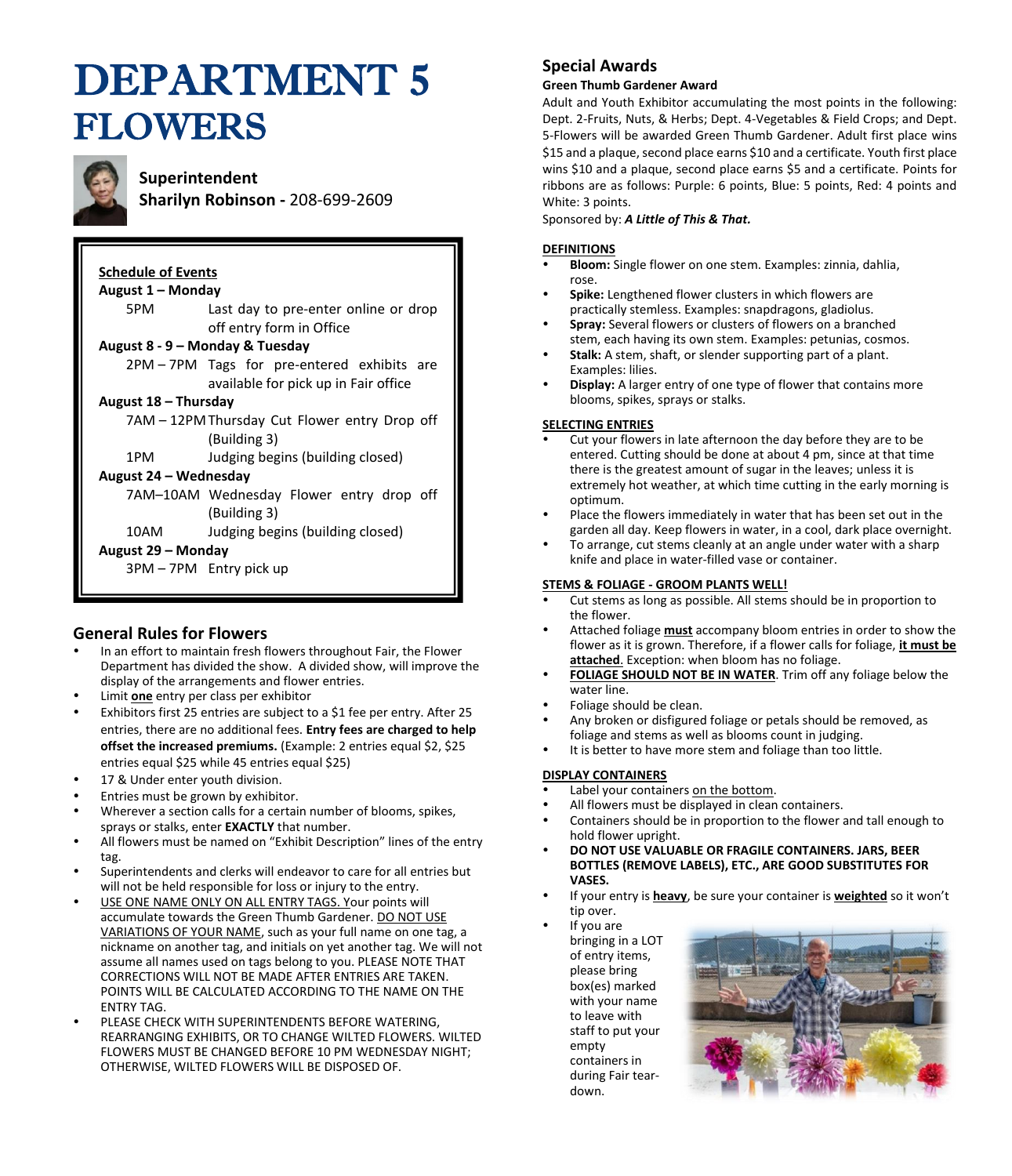# **THURSDAY CUT FLOWERS**

*Division 05A*

### *Displayed through Tuesday*

# **What the Judges look for in Cut Flowers**

- **Bloom:** Correct to type, texture, freshness (not over mature) size, color, shape
- **Foliage:** Color, condition, healthy, insect free
- **Stem Condition:** Sturdiness, length, color
- **Presentation:** Correct quantity, clean

### **AMARANTHUS**

• **1 bloom constitutes an entry, unless otherwise specified**

#### **CLASS**

- Love Lies Bleeding
- Other than listed

### **BEGONIAS, TUBEROUS**

- Must be displayed with foliage. Foliage need not be attached.
- Display in low container.
- 1 bloom constitutes an entry, unless otherwise specified
- Begonias, carnation form, pink
- **04** Begonias, carnation form, yellow<br>**05** Begonias, carnation form, red
- Begonias, carnation form, red
- Begonias, carnation form, orange
- Begonias, carnation form, white
- Begonias, carnation form, salmon
- Begonias, carnation form, any color other than listed
- Begonias, double, pink
- Begonias, double, red
- Begonias, double, yellow
- 13 Begonias, double, orange<br>14 Begonias, double, white
- Begonias, double, white
- Begonias, double, salmon
- Begonias, double, any color other than listed
- Begonias, lace, any color
- Begonias, lace, any color, 2 blooms
- **19** Begonias, lace, any color, 3 blooms<br>**20** Begonias, Picotee, red & white
- **20** Begonias, Picotee, red & white<br>**21** Begonias, Picotee, pink & white
- Begonias, Picotee, pink & white
- Begonias, Picotee, any color
- Begonias, Picotee, any color, 2 blooms
- Begonias, Picotee, any color, 3 blooms
- Begonia, tuberous, other than listed
- Begonia display, any variety, any color, 5 or more blooms

### **CHRYSANTHEMUM**

#### • **3 sprays of one color constitute an entry, unless otherwise specified CLASS**

- Chrysanthemum, single
- Chrysanthemum, button
- Chrysanthemum, cushion
- Chrysanthemum, variety other than listed
- Chrysanthemum display, any variety, any color, 5 or more sprays
- Feverfew

# **CUT LEAF (LEAVES FROM PLANTS KNOWN FOR THEIR FOLIAGE)**

# **CLASS**

- Cut leaf, hosta, 3 leaves
- Cut leaf, fern, **identify,** 3 stems
- Cut leaf, caladium, 3 leaves
- Cut leaf, elephant ear, 3 leaves
- Cut leaf, coleus, 3 stems
- Cut leaf, coleus, 3 leaves
- Cut leaf, other than listed, **identify**
- Cut leaf display, 6 or more leaves

# **DAHLIAS**

- Must be disbudded and entered with a pair or more of attached leaves.
- Stem length must be in balance with size of bloom.
- Specimen must be entered in exhibitor's own container.
- 1 bloom constitutes an entry, unless otherwise specified.
- **CLASS**
- Dahlia, formal decorative AA, over 10"
- Dahlia, informal decorative AA
- Dahlia, semi cactus AA
- Dahlia, straight & incurved cactus AA
- Dahlia, formal decorative A, 8"-10"
- Dahlia, informal decorative A
- Dahlia, semi cactus A
- Dahlia, straight & incurved cactus A
- Dahlia, formal decorative B, 6"-8"
- Dahlia, informal decorative B
- Dahlia, semi cactus B
- Dahlia, straight & incurved cactus B
- Dahlia, formal decorative BB, 4"-6"
- Dahlia, informal decorative BB
- Dahlia, semi cactus BB
- **56** Dahlia, straight & incurved cactus BB<br>**57** Dahlia, miniature, 4" & under, 3 bloo
- Dahlia, miniature, 4" & under, 3 blooms, any color
- Dahlia, ball over 3½", 3 blooms, any color
- Dahlia, miniature ball, 3½" & under, 3 blooms, any color
- Dahlia, pom pom, 2" & under, 3 blooms, any color
- Dahlia, waterlily, 3 blooms, any color
- Dahlia, fimbriated or laciated
- Dahlia, collarette
- Dahlia, single
- Dahlia, novelty
- Dahlia, orchid flowering
- Dahlia, peony flowering
- Dahlia, mignon single, 3 blooms, any colors
- Dahlia, anemone
- Dahlia, stellar

**DAISIES**

**CLASS**

 Daisy, Shasta Daisy, coreopsis Daisy, black-eyed Susan

 Daisy, African Gaillardia Rudbekia

**EVERLASTINGS**

 Globe thistle Baby's breath Bells of Ireland

 Statice Sea holly Strawflowers

**CLASS**

Daisy, other than listed

• **1-3 sprays constitute an entry**

Everlastings other than listed

- Vase of 3 dahlias, AA and/or A size, 1 or more types, 1 color or mixed colors
- Vase of 3 dahlias, BB and/or B size, 1 or more types, 1 or mixed colors
- Vase of 5 dahlias, miniatures, 1 or more types, 1 or mixed colors
- Vase of 3 dahlias, pom poms, 1 or mixed colors

• **3 stems constitute an entry, unless specified otherwise**

• Flowers that are able to be dried not listed in any other section

Dahlia seedlings, any color, 3 blooms

Dahlia seedlings, any color, display 6 or more

Daisy display, any variety, 8 or more stems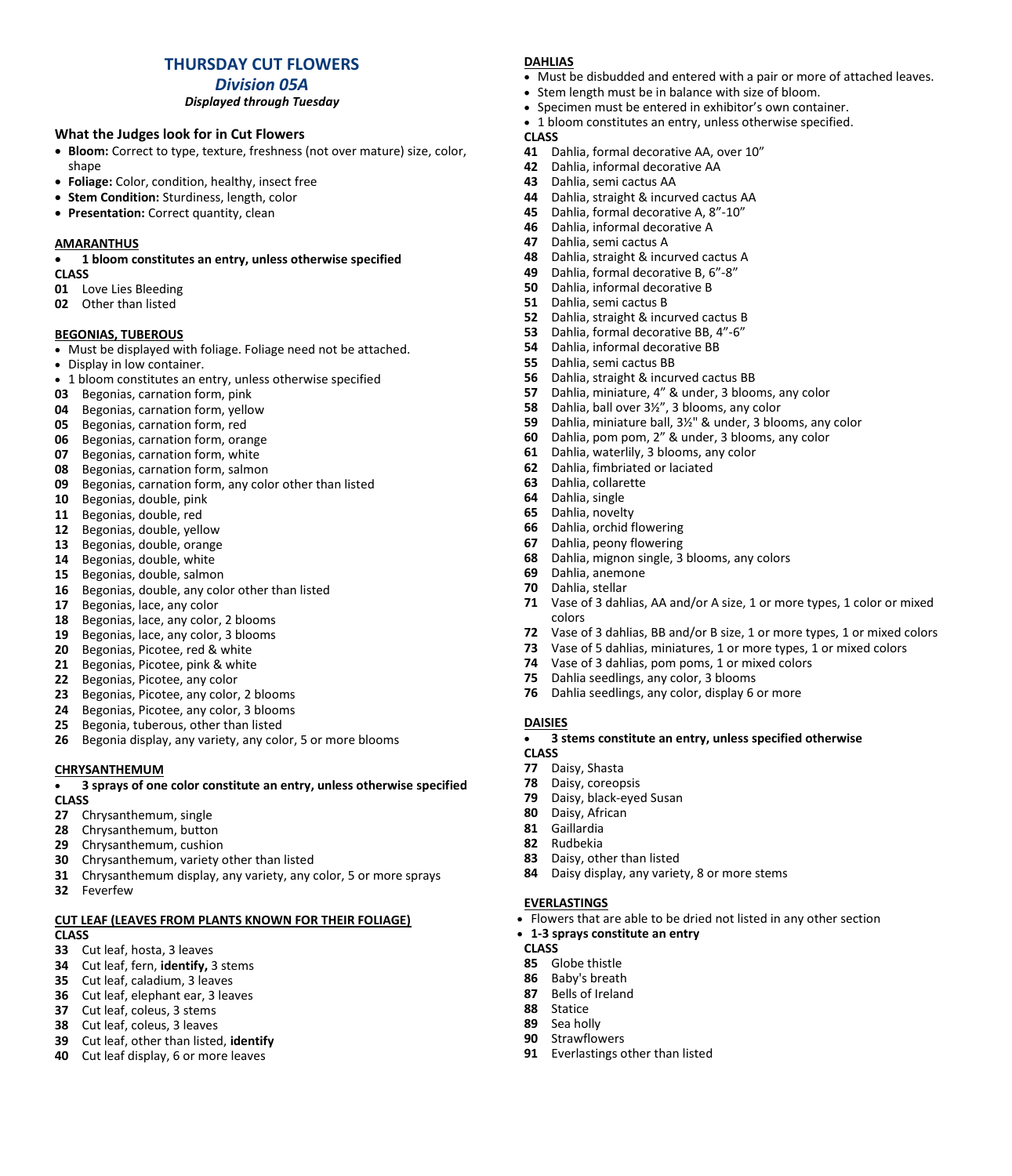#### **GERANIUM**

# • **1 spray with leaves constitutes an entry**

- **CLASS**
- Geranium, zonal, large flower head
- Geranium, Lady Washington
- Geranium, ivy leaf
- Geranium, dwarf
- Geranium, scented, with or without flower
- Geranium, other than listed
- Geranium display, any variety, 5 or more sprays

#### **GLADIOLUS**

- Must be displayed in container tall enough to hold flower upright.
- Must show 1/3 closed, 1/3 partial open, 1/3 open.
- Remove fading / dying blossoms.

# • **1 spike constitutes an entry, unless otherwise specified.**

# **CLASS**

- Gladiolus, white
- Gladiolus, green
- Gladiolus, pink
- Gladiolus, lavender
- Gladiolus, red
- Gladiolus, orange
- Gladiolus, salmon
- Gladiolus, yellow
- Gladiolus, bicolor
- Gladiolus, color other than listed
- Gladiolus, miniature, any color
- Gladiolus display, 5 or more spikes, 1 color
- Gladiolus display, 5 or more spikes, mixed color
- Gladiolus display, 10 or more spikes, mixed color
- Gladiolus display, miniature, 5 spikes, any color

#### **HYDRANGEA**

# • **1 stem constitutes an entry**

#### **CLASS**

- Hydrangea, blue
- Hydrangea, pink
- Hydrangea, white
- Hydrangea, green
- Hydrangea display, 3 or more spikes, 1 color
- Hydrangea display, 3 or more spikes, mixed color, any type

#### **MARIGOLD**

• Foliage must be attached and displayed.

#### • **KEEP STEMS AS LONG AS POSSIBLE**

#### **CLASS**

- Giant marigold, yellow, 5 blooms
- Giant marigold, orange, 5 blooms
- Giant marigold, gold, 5 blooms
- Giant marigold, color other than listed, 5 blooms
- Giant marigold display, any color, 8 or more blooms
- French marigold, 2½" or under, single, 3 sprays
- French marigold, 2½" or under, double, 3 sprays
- French marigold display, any color, 5 or more sprays
- Marigold, mini-flowered singles, 3 sprays
- Marigold, other than listed, 5 blooms or 3 sprays

### **NASTURTIUM**

#### • **5 blooms with foliage constitute an entry**

#### **CLASS**

- Nasturtium, yellow
- Nasturtium, orange
- Nasturtium, red
- Nasturtium, pink
- Nasturtium, other color than listed
- Nasturtium display, any color, 8 or more blooms

#### **ORNAMENTAL GRASSES**

- **6 stems constitutes an entry CLASS**
- Dwarf ornamental grass, up to 3 feet
- Tall ornamental grass, 3 feet & over
- Ornamental grass bouquet, using 3 different varieties

### **SALVIA**

- **5 spikes constitute an entry**
- **CLASS**
- Salvia, annual
- Salvia, perennial
- Salvia display, any variety, 8 or more spikes

### **SEDUM**

- **1 to 3 sprays constitute an entry**
- **CLASS**
- Autumn Joy
- Sedum, any other, identify

### **SUNFLOWERS**

• **1 bloom with side buds removed constitutes an entry SUNFLOWERS WITH BLOOMS OVER 10"** 

### **CLASS**

- Sunflower, large, bronze
- Sunflower, large, yellow
- Sunflower, large, red
- Sunflower, large, bicolor
- Sunflower, large, color other than listed
- Sunflower display, large, any variety, 3 or more blooms

#### **SUNFLOWERS WITH BLOOMS 5"-10"**

#### **CLASS**

- Sunflower, teddy bear
- Sunflower, medium, bronze
- Sunflower, medium, yellow
- Sunflower, medium, red
- Sunflower, medium, bicolor
- Sunflower, medium, color other than listed
- Sunflower display, medium, any variety, 3 or more blooms

Sunflower display, small, any variety, 3 or more blooms

Sunflower, tallest stalk, no roots (judged on height only)

Sunflower, largest head, with pedals, no stalk or leaves. (judged on

• **3 blooms constitute an entry, unless specified otherwise**

# **SUNFLOWERS WITH BLOOMS UP TO 5"**

Sunflower, small, color other than listed

**TALLEST/LARGEST HEAD SUNFLOWER**

#### **CLASS**

**CLASS** 

**ZINNIA**

**CLASS**

 Sunflower, small, bronze Sunflower, small, yellow

 Sunflower, small, red Sunflower, small, bicolor

diameter)

**ZINNIAS UNDER 3"**

 Zinnia, Mexican under 3" Zinnia under 3", yellow Zinnia under 3", orange Zinnia under 3", red Zinnia under 3", pink Zinnia under 3", salmon Zinnia under 3", lavender Zinnia under 3", green Zinnia under 3", white Zinnia under 3", bicolor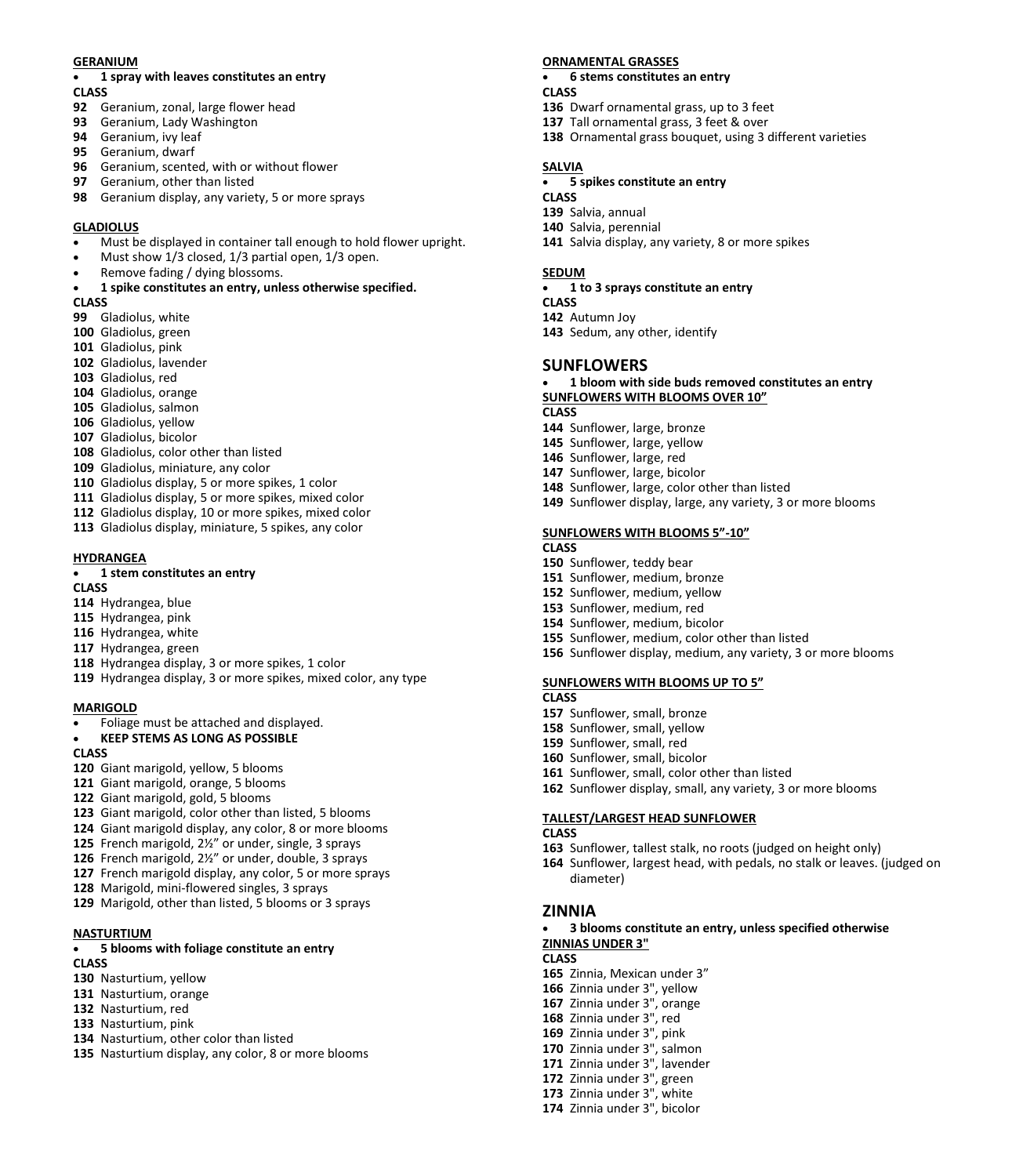- **175** Zinnia under 3", color other than listed
- **176** Zinnia under 3", mixed colors, 5 blooms
- **177** Zinnia under 3" display, 7 or more blooms, one color
- **178** Zinnia under 3" display, 7 or more blooms, mixed colors

#### **ZINNIAS OVER 3"**

#### **CLASS**

- **179** Zinnia, Mexican over 3"
- **180** Zinnia over 3", yellow
- **181** Zinnia over 3", orange
- **182** Zinnia over 3", red
- **183** Zinnia over 3", pink
- **184** Zinnia over 3", salmon
- **185** Zinnia over 3", lavender
- **186** Zinnia over 3", green
- **187** Zinnia over 3", white
- **188** Zinnia over 3", bicolor
- **189** Zinnia over 3", color other than listed
- **190** Zinnia over 3", mixed colors, 5 blooms
- **191** Zinnia over 3" display, 7 or more blooms, one color **192** Zinnia over 3" display, 7 or more blooms, mixed colors

#### **PERENNIALS**

- **Depending on the variety, 1 to 3 blooms, sprays, stalks or stems constitute an entry.**
- Identify variety on entry tag.

#### **CLASS**

- **193** Perennial other than listed, 1 to 3 blooms, white/cream
- **194** Perennial other than listed, 1 to 3 sprays, white/cream
- **195** Perennial other than listed, 1 to 3 blooms, red/pink
- **196** Perennial other than listed, 1 to 3 sprays, red/pink
- **197** Perennial other than listed, 1 to 3 blooms, blue/purple
- **198** Perennial other than listed, 1 to 3 sprays, blue/purple
- **199** Perennial other than listed, 1 to 3 blooms, yellow/orange
- **200** Perennial other than listed, 1 to 3 sprays, yellow/orange
- **201** Perennial display, any variety, any color, 5 or more sprays or blooms
- **202** Perennial, other than listed, 1 to 3, stalks or stems, any color

# **POTTED PLANTS**

• **One pot constitutes an entry**

# **6" POTTED PLANTS**

**CLASS**

- **203** Potted begonia in 6" pot
- **204** Potted cactus in 6" pot
- **205** Potted coleus in 6" pot
- **206** Potted plant in 6" pot, other than listed

#### **8" POTTED PLANTS**

#### **CLASS**

- **207** Potted begonia in 8" pot
- **208** Potted cactus in 8" pot
- **209** Potted coleus in 8" pot
- **210** Potted plant in 8" pot, other than listed

### **10" POTTED PLANTS**

**CLASS**

- **211** Potted begonia in 10" pot
- **212** Potted cactus in 10" pot
- **213** Potted coleus in 10" pot
- **214** Potted plant in 10" pot, other than listed

### **12" POTTED PLANTS**

#### **CLASS**

- **215** Potted cactus in 12" pot
- **216** Potted coleus in 12" pot
- **217** Potted plant in 12" pot, other than listed

#### **MISCELLANEOUS FLOWER - ANY FLOWER OTHER THAN LISTED IN WEDNESDAY AND FRIDAY SECTIONS**

- Identify variety on entry tag.
- NO FLOWERING KALE ACCEPTED.

#### **CLASS**

- **218** Miscellaneous flower, 1 to 3 blooms
- **219** Miscellaneous flower, 1 to 3 sprays
- **220** Miscellaneous flower, 5 blooms
- **221** Miscellaneous flower, 5 sprays
- **222** Miscellaneous flower display, any variety, any color, 8 or more blooms or sprays
- **223** Miscellaneous flower, 1 to 3 stalks or stems

#### **FLORAL ODDITIES**

# **CLASS**

**224** Floral oddity, one sample (mistake of nature)

# **THURSDAY FLOWER ARRANGEMENTS** *Division 05B*

- Flower arrangements can be entered on both Thursday and the following Wednesday.
- **ALL FLOWERS, WHETHER FRESH OR DRIED, MUST BE GROWN BY THE EXHIBITOR. FLOWERS PURCHASED FROM A FLOWER SHOP, FARMERS MARKET VENDOR, ETC., WILL NOT BE ACCEPTED.**

#### **What the Judges look for in Arrangements**

- **WORKMANSHIP:** Neatness
- **CONDITION OF MATERIAL:** Color & form of flowers, stem & foliage
- **DESIGN & PROPORTION**: Color harmony, effectiveness
- **ORIGINALITY**
- **DEGREE OF DIFFICULTY**

#### **THURSDAY FLOWER ARRANGEMENTS**

# **CLASS**

- **225** Fair Theme 'Salute to a Century': An arrangement using fresh flowers only. Artificial props are allowed.
- **226** High Style Contemporary Arrangement: Sticks or unusual flowers are allowed.
- **227** "Paint Me A Picture": Arrangement of fresh flowers
- **228** Small Dried Flower Arrangement, in a container
- **229** Large Dried Flower Arrangement, in a container

# **2022 THEMED CONTEST**

# **Themed Succulents**

# *Division 05C*

- **Rules:**
- No holds barred, use succulents to create a garden to be proud of. Celebrate 100 years with this year's theme **Salute to a Century** and reminisce about old fashioned fair fun including but not limited to: livestock/animals, carnival, etc.

#### **SPONSORED BY: A Little of This and That**

**CLASS**

**230** Themed Succulents

# **WEDNESDAY CUT FLOWERS** *Division 05D*

#### **ASTER**

• **3-5 sprays constitute an entry unless otherwise specified**

**CLASS**

• **5 blooms constitute an entry**

**236** Calendula display, any color, 8 or more blooms

**231** Aster, annual **232** Aster, perennial

**233** Calendula, yellow **234** Calendula, orange **235** Calendula, bicolor

**CALENDULA**

**CLASS**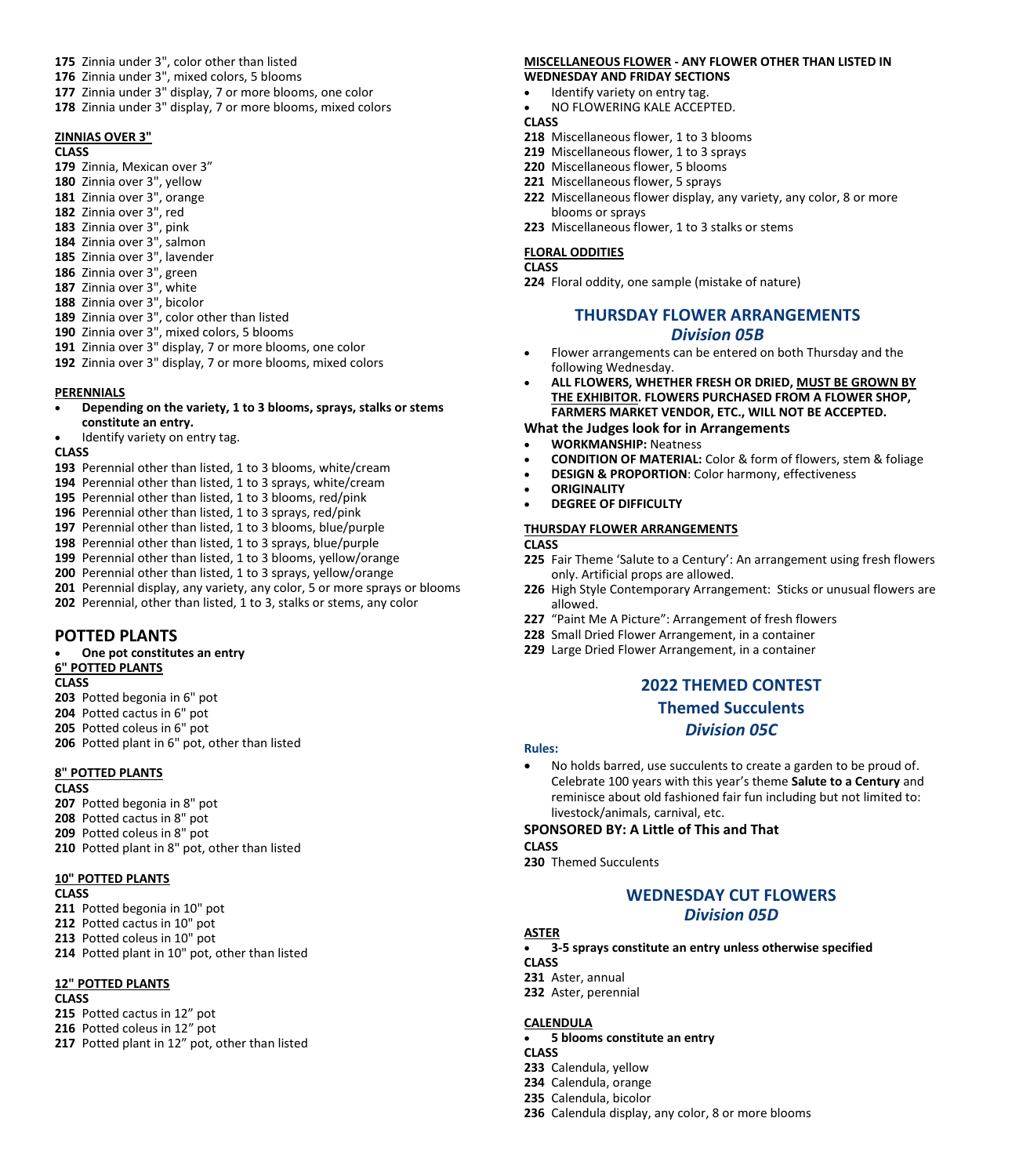#### **CONEFLOWER (ECHINACEA)**

#### • **3 blooms constitute an entry**

- **CLASS**
- Coneflower, pink
- Coneflower, purple
- Coneflower, white
- Coneflower display, any color, 6 or more blooms

#### **COSMOS**

# • **5 sprays with open blooms & buds constitute an entry**

- **CLASS**
- Cosmos, pink or lavender
- Cosmos, dark pink/red
- Cosmos, white
- Cosmos, other than listed
- Cosmos display, any color, 8 or more sprays

#### **DELPHINIUM**

#### **CLASS**

Perennial delphinium, 1 spike

Annual larkspur, 3 spikes

#### **LILY**

• **1 stalk constitutes an entry**

# **CLASS**

 Lily, **identify** Lily display, any variety, any color, 5 or more stalks

#### **PANSIES**

#### • **3 blooms constitute an entry**

#### **CLASS**

- Pansies, white
- Pansies, blue
- Pansies, lavender or purple
- Pansies, yellow or orange
- Pansies, bicolor
- Pansies, color other than listed
- Pansy display, any color, 5 or more blooms

#### **PETUNIA**

#### • **3 sprays with open blooms & buds constitute an entry CLASS**

- Petunia, single, white
- Petunia, single, yellow
- Petunia, single, blue
- Petunia, single, pink
- Petunia, single, red Petunia, single, purple
- Petunia, single, salmon
- 
- Petunia, single, bicolor
- Petunia, single, color other than listed
- Petunia display, single, any color, 5 or more sprays
- Petunia, double, red
- Petunia, double, pink
- Petunia, double, purple Petunia, double, white
- Petunia, double, any color other than listed
- Petunia, million bells
- 
- Petunia display, double, any color, 5 or more sprays
- Petunia display, mixed, any variety, any color, 5 or more sprays

#### **PHLOX**

#### • **1 stalk constitutes an entry**

# **CLASS**

- Phlox, white
- Phlox, purple
- Phlox, pink
- Phlox, color other than listed
- Phlox display, any color, 5 or more stalks

#### **ROSE - HYBRID TEA**

- Blooms should be picked when 1/4 -1/2 open
- **1 bloom constitutes an entry, unless otherwise specified CLASS**
- 
- Rose, hybrid tea, red Rose, hybrid tea, orange
- Rose, hybrid tea, yellow
- Rose, hybrid tea, pink
- Rose, hybrid tea, white or near white
- Rose, hybrid tea, color other than listed
- Rose, hybrid tea, bicolor or blend
- Rose, hybrid tea, lavender or blue
- Rose, hybrid tea bloom progression, 3 blooms in 1 container (1 bud, 1 exhibition & 1 full bloom on 1 stem)
- Rose display, hybrid tea, 1 variety, 1 color, 3 or more blooms
- Rose display, hybrid tea, any variety, mixed colors, 3 or more blooms

#### **ROSE - FLORIBUNDA**

- Blooms should be picked when 1/4 -1/2 open
- **1 spray constitutes an entry, unless otherwise specified**
- **CLASS**
- Rose, floribunda, yellow
- Rose, floribunda, pink
- Rose, floribunda, red
- Rose, floribunda, orange
- Rose, floribunda, white or near white
- Rose, floribunda, mauve
- Rose, floribunda, apricot blends
- Rose, floribunda, color other than listed
- Rose display, floribunda, 1 color, 3 or more sprays
- Rose display, floribunda, mixed colors, 3 or more sprays

#### **ROSE – GRANDIFLORA**

- Blooms should be picked when 1/4 -1/2 open
- **1 bloom or spray constitutes an entry, unless otherwise specified CLASS**

 Rose display, grandiflora, any color, 3 or more blooms or sprays Rose display, grandiflora, mixed colors, 3 or more blooms or sprays

- Rose, grandiflora, red
- Rose, grandiflora, orange
- Rose, grandiflora, yellow
- Rose, grandiflora, pink

Largest rose, 1 bloom

**• 1-3 sprays constitute an entry**

**• 3 blooms constitute an entry**

Scabiosa, color other than listed

Scabiosa display, any color, 8 or more blooms

**RUSSIAN SAGE**

Russian sage

 Scabiosa, pink Scabiosa, blue

**CLASS**

**CLASS**

**SCABIOSA**

**OTHER ROSES CLASS**

- Rose, grandiflora, white or near white
- Rose, grandiflora, bicolor or blend
- Rose, grandiflora, lavender or blue

 Miniature rose, any color, 1 spray Miniature rose, any colors, 3 sprays Climber or rambler rose, 1 spray Shrub rose, 1 bloom, any color Shrub rose, 1 spray, any color Old garden rose, 1 bloom, any color Old garden rose, 1 spray, any color Rose, other than listed, 1 bloom or spray

Rose, grandiflora, color other than listed